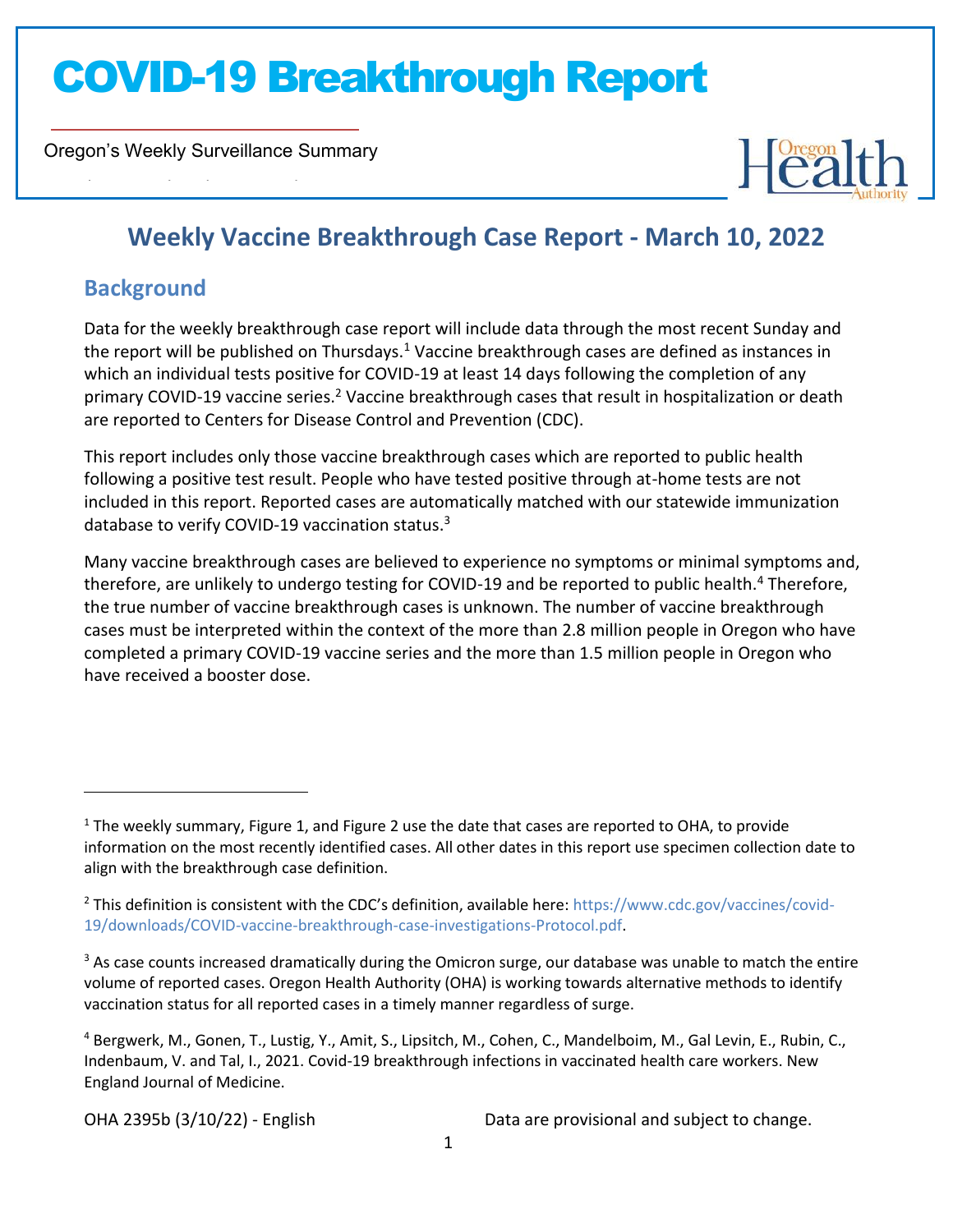Oregon's Weekly Surveillance Summary



### **COVID-19 cases by vaccination status**

#### **Weekly summary**

Novel Coronavirus (COVID-19)

During the week of February 27–March 5, there were 4,104 cases of COVID-19 reported to public health. Of these, 2,436 (59.4%) were unvaccinated, 1,667 (40.6%) were vaccine breakthrough cases, and 1 had an unknown vaccination status. Of all vaccine breakthrough cases, 776 (46.6%) were fully vaccinated and boosted. The median age of all vaccine breakthrough cases was 55 years. There were 24 (1.4%) breakthrough cases among residents of care facilities, senior living communities or other congregate living settings. There were 427 (25.6%) cases in persons 65 or older. There were 61 (3.7%) cases aged 12-17.

OHA publishes the most up-to-date information about cases from the most recently completed MMWR week. However, not all information about a case's vaccination status may be available at the time of publication. Table 1 includes updated totals of COVID-19 cases by vaccine breakthrough status for the previous six weeks.

| <b>MMWR</b> week<br>ending | <b>Total cases</b> | <b>Cases with</b><br>known<br>vaccination<br>status | <b>Percent of</b><br>cases with<br>known<br>vaccination<br>status | <b>Breakthrough</b><br>cases | <b>Percent</b><br>breakthrough<br>cases |
|----------------------------|--------------------|-----------------------------------------------------|-------------------------------------------------------------------|------------------------------|-----------------------------------------|
| 2022-01-29                 | 44,380             | 44,345                                              | 99.9                                                              | 21,993                       | 49.6                                    |
| 2022-02-05                 | 29,396             | 29,302                                              | 99.7                                                              | 14,270                       | 48.7                                    |
| 2022-02-12                 | 18,060             | 18,020                                              | 99.8                                                              | 8,828                        | 49.0                                    |
| 2022-02-19                 | 9,875              | 9,859                                               | 99.8                                                              | 4,649                        | 47.2                                    |
| 2022-02-26                 | 5,583              | 5,573                                               | 99.8                                                              | 2,637                        | 47.3                                    |
| 2022-03-05                 | 4,104              | 4,103                                               | 100.0                                                             | 1,667                        | 40.6                                    |

#### **Table 1. COVID-19 cases by vaccine breakthrough status over the previous 6 weeks**

#### **Cumulative summary**

Overall, there have been 194,613 vaccine breakthrough cases identified in Oregon. Of all vaccine breakthrough cases, 44,883 (23.1%) were fully vaccinated and boosted at the time of infection. The median age of breakthrough cases is 41 years (range: 5-108). There were 2,631 (1.4%) breakthrough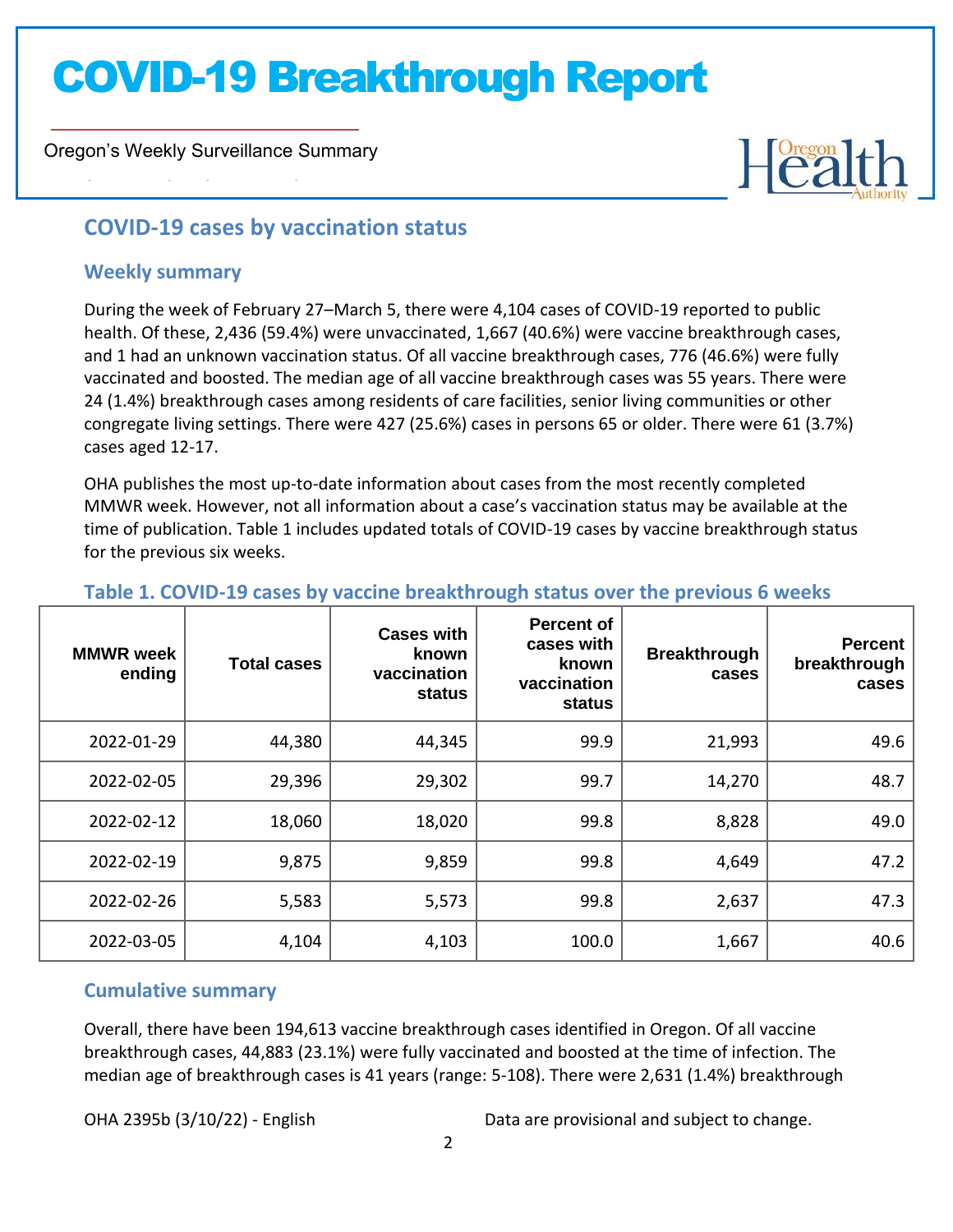Oregon's Weekly Surveillance Summary

Novel Coronavirus (COVID-19)



cases among residents of care facilities, senior living communities or other congregate living settings. 30,003 (15.4%) cases were 65 or older. There have been a total of 13,044 (6.7%) cases aged 12-17.

Cases of COVID-19 are much more common in unvaccinated<sup>5</sup> individuals than in vaccinated individuals (Figure 1). The rate of COVID-19 cases among unvaccinated individuals in the most recent week was approximately 2.8 times the rate of COVID-19 cases among those who are fully vaccinated and 4 times the rate of COVID-19 cases among those who are fully vaccinated and boosted. Community levels of COVID-19<sup>6</sup> remain high throughout much of the state. Vaccination, including boosting, remains the most effective tool to reduce the spread of COVID-19.



### **Figure 1. Incident COVID-19 cases per 100,000 per week in adults, by vaccination status<sup>7</sup>**

<sup>5</sup> Unvaccinated persons are defined as people who have not received an approved COVID-19 vaccine, or who have not completed a COVID-19 vaccine series.

<sup>6</sup> https://www.cdc.gov/coronavirus/2019-ncov/science/community-levels.html.

 $7$  Cases with unknown vaccination status were excluded from this figure.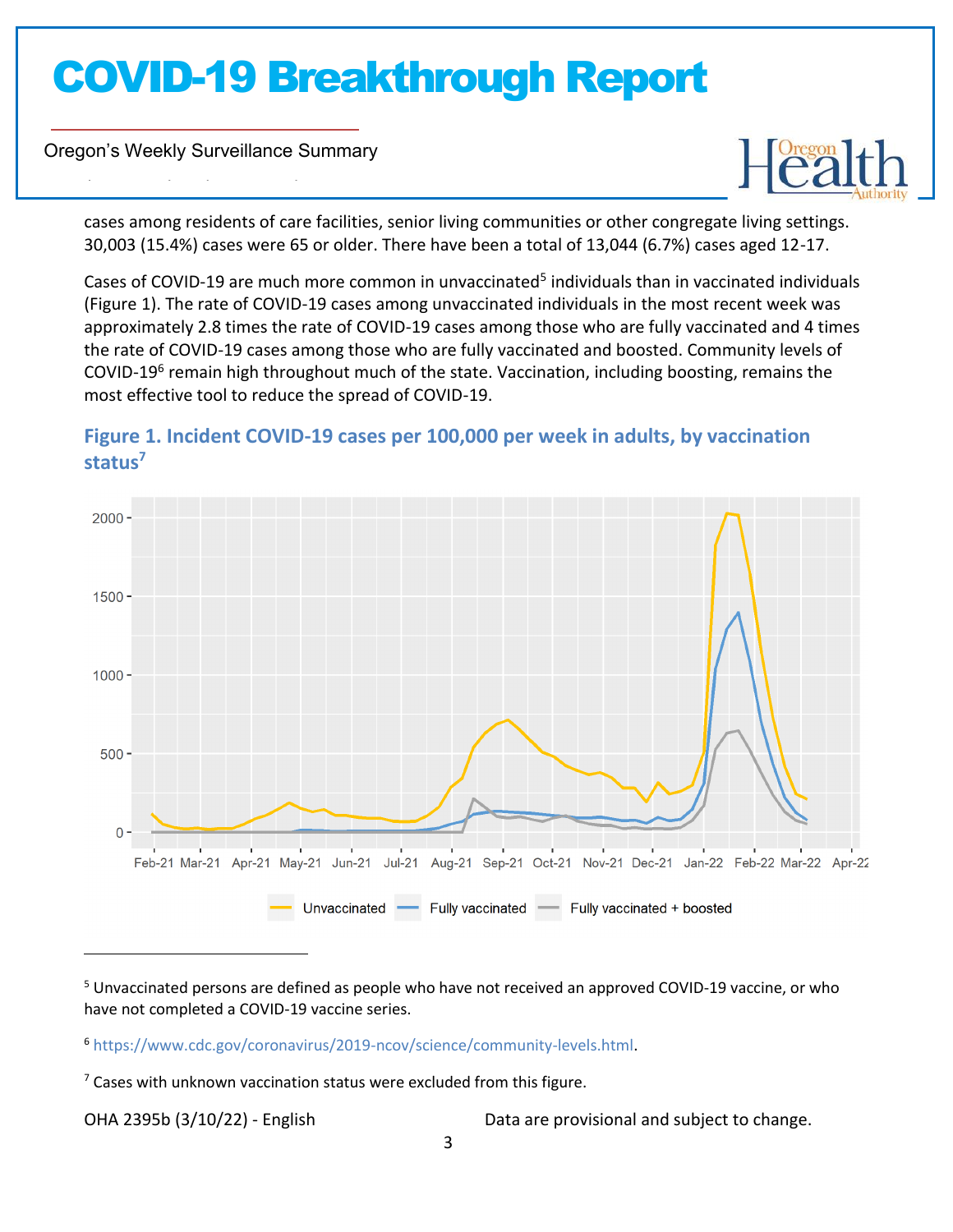Oregon's Weekly Surveillance Summary

Novel Coronavirus (COVID-19)



### **Vaccine breakthrough cases and severity**

The Pfizer, Moderna and Johnson & Johnson COVID-19 vaccines are all highly effective at preventing severe COVID-19 illness and death. Table 2 includes totals of breakthrough cases by vaccine manufacturer and severity. Relatively few breakthrough cases have been hospitalized, and even fewer have died (Figure 2).<sup>8</sup>

### **Table 2. COVID-19 Breakthrough cases by vaccine manufacturer and severity<sup>9</sup>**

| <b>Primary series</b><br>vaccine<br>manufacturer | <b>Primary series</b><br>completed | <b>Cases</b> | <b>Hospitalizations</b> | <b>Deaths</b> | <b>Cases per</b><br>100,000<br>vaccinated |
|--------------------------------------------------|------------------------------------|--------------|-------------------------|---------------|-------------------------------------------|
| Pfizer                                           | 1,657,075                          | 115,233      | 2,442                   | 552           | 6,954.0                                   |
| Moderna                                          | 969,795                            | 60,315       | 1,652                   | 332           | 6,219.4                                   |
| Johnson &<br>Johnson/Janssen                     | 244,222                            | 19,025       | 727                     | 146           | 7,790.0                                   |

<sup>&</sup>lt;sup>8</sup> A death is considered to be related to COVID-19 in any of the following circumstances: a) death of a confirmed or probable COVID-19 case within 60 days of the earliest available date among exposure to a confirmed case, onset of symptoms, or date of specimen collection for the first positive test; b) death from any cause in a hospitalized person during admission or in the 60 days following discharge AND a COVID-19-positive laboratory diagnostic test at any time since 14 days prior to hospitalization; or c) death of someone with a COVID-19 specific ICD-10 code listed as a primary or contributing cause of death on a death certificate, regardless of the dates of diagnosis or death.

 $9$  Table 2 provides the number of cases per 100,000 vaccinated individuals by primary series vaccine manufacturer. Because this figure does not account for the time that each person has been fully vaccinated, it is not a true rate and should not be interpreted as such.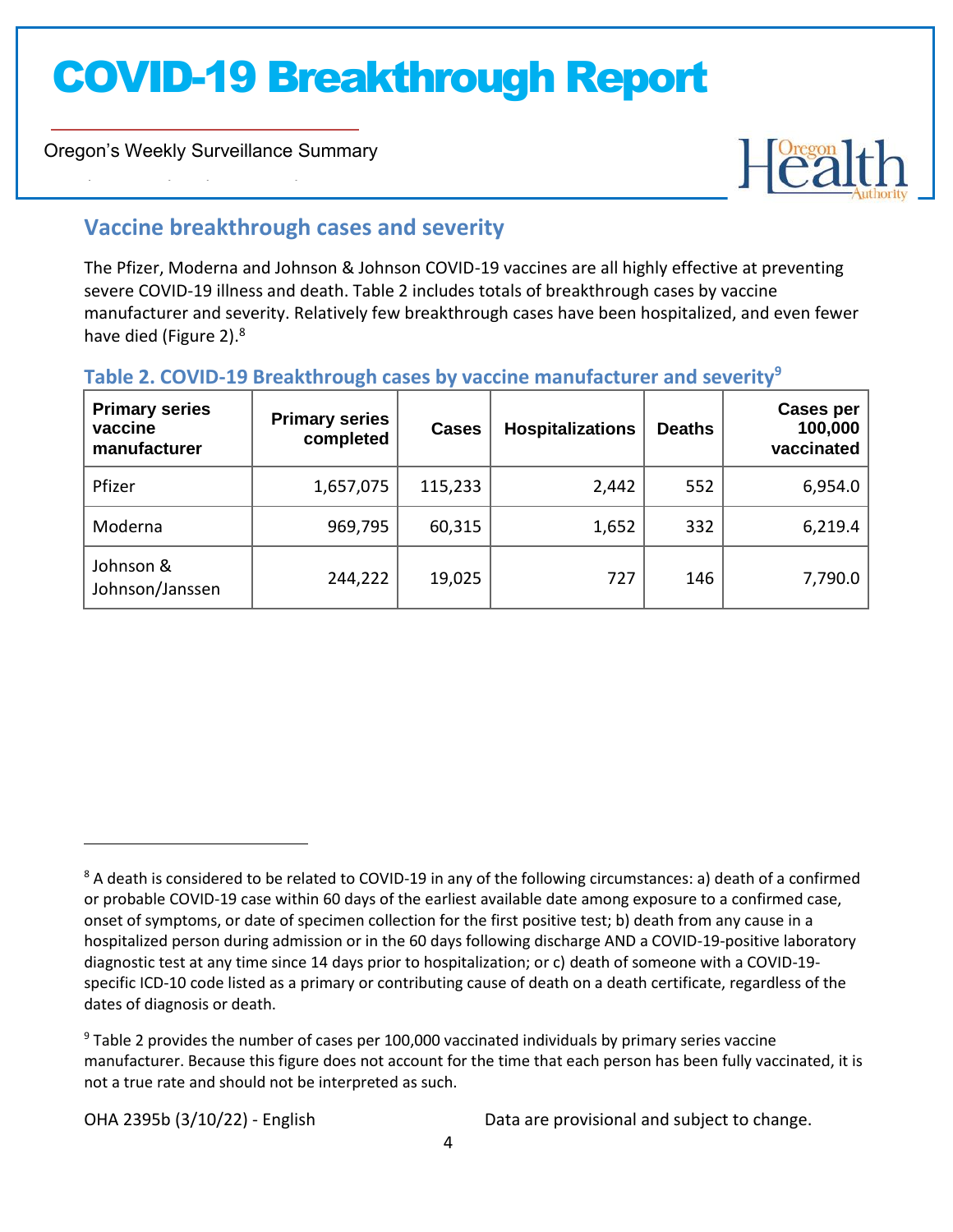Oregon's Weekly Surveillance Summary

Novel Coronavirus (COVID-19)



#### **Figure 2. COVID-19 breakthrough cases, hospitalizations and deaths, by week**

Individuals who are fully vaccinated and boosted have an even lower risk of severe illness and death.<sup>10</sup> Table 3 shows the total number of cases, hospitalizations, and deaths by vaccination status. An individual is considered fully vaccinated and boosted if they received an additional dose of any COVID-19 vaccine at least 5 months after completing a Pfizer or Moderna primary series or at least 2 months after completing a Johnson & Johnson initial dose. If a person has completed a primary series but has not received a valid booster at the time of infection, the individual is categorized as fully vaccinated.

<sup>10</sup> https://covid.cdc.gov/covid-data-tracker/#covidnet-hospitalizations-vaccination.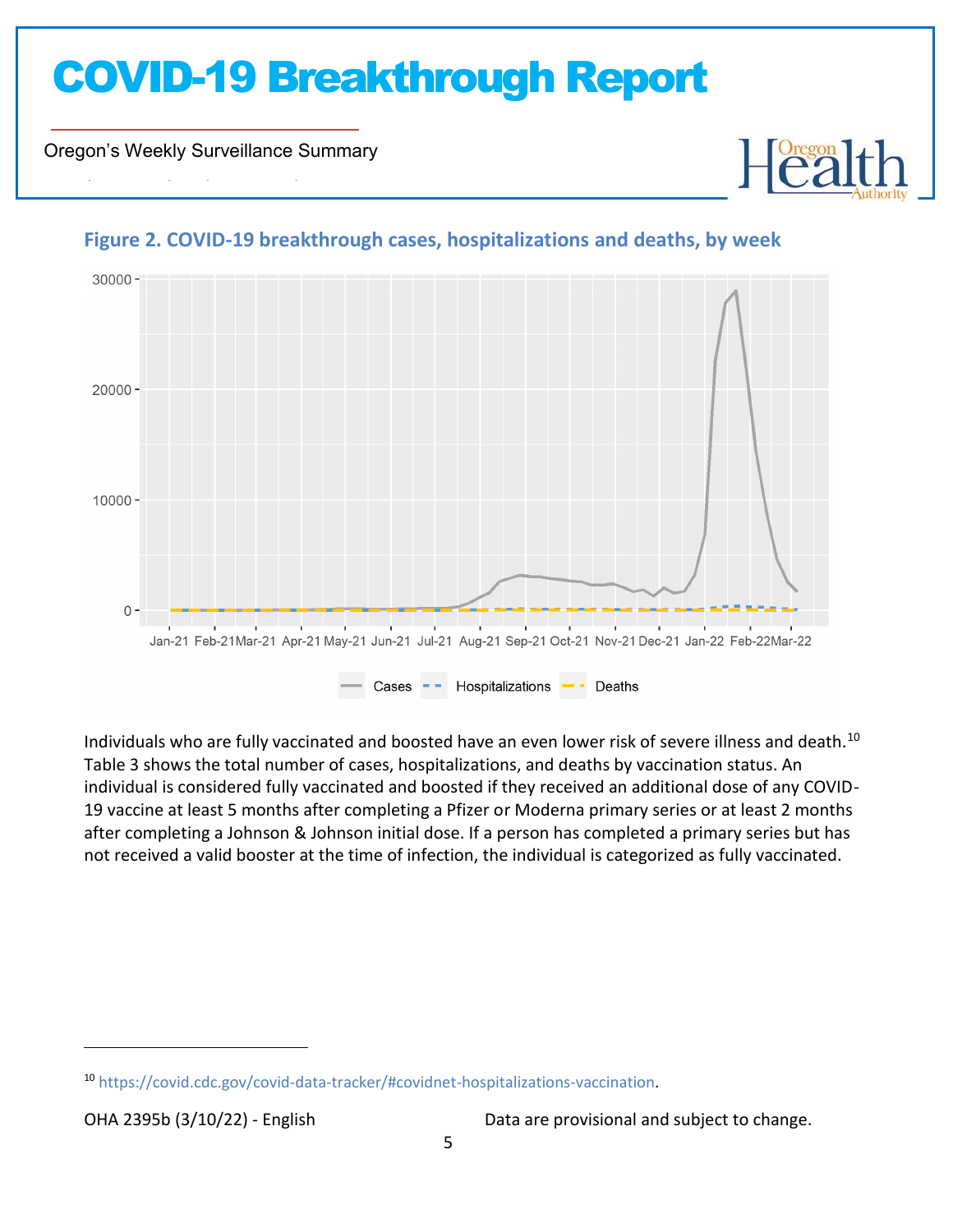Oregon's Weekly Surveillance Summary

Novel Coronavirus (COVID-19)



### **Table 3. COVID-19 breakthrough cases in adults, by vaccination status and severity since January 2021<sup>11</sup>**

| Case type                  | <b>Cases</b> | <b>Hospitalizations</b> | <b>Deaths</b> |
|----------------------------|--------------|-------------------------|---------------|
| Fully vaccinated + boosted | 44,005       | 769                     | 96            |
| Fully vaccinated           | 137,301      | 4,017                   | 934           |
| Unvaccinated               | 257,138      | 14,348                  | 3,524         |

To date, 2.5% of all known breakthrough cases have been hospitalized (n=4,826), and only 0.5% have died (n=1030).<sup>12</sup> The median age of the people who have died is 80 (range: 23-104). It is important to note that not all vaccine breakthrough cases are reported to public health, which may cause the proportions in the following section to appear higher than in reality. These figures are not vaccine breakthrough hospitalization or death rates and should not be interpreted as such.

Tables 4, 5 and 6 provide detailed vaccine breakthrough severity data by age, race and ethnicity. Both the risk of hospitalization and death increase with age.

| Age group | <b>Breakthrough</b><br>cases | <b>Breakthrough</b><br>hospitalizations | <b>Breakthrough</b><br>deaths |
|-----------|------------------------------|-----------------------------------------|-------------------------------|
| $0 - 9$   | 154                          |                                         | 0                             |
| $10 - 19$ | 19,123                       | 45                                      | 0                             |
| $20 - 29$ | 35,996                       | 190                                     |                               |
| 30-39     | 37,578                       | 269                                     | 5                             |

#### **Table 4. COVID-19 breakthrough cases by age group and severity**

<sup>&</sup>lt;sup>11</sup> Cases with unknown vaccination status are excluded from this table. This table also excludes unvaccinated cases prior to January 1, 2021. Based on vaccine rollout in Oregon, this approximates the first date that a breakthrough case could have occurred.

 $12$  Cumulative deaths reported here reflect all breakthrough cases known to have died since January 1, 2021. There may be a lag of several weeks between when an individual dies and when their death appears in this report. Increases in cumulative deaths between this and subsequent reports should not be interpreted as individuals who have died within the past week.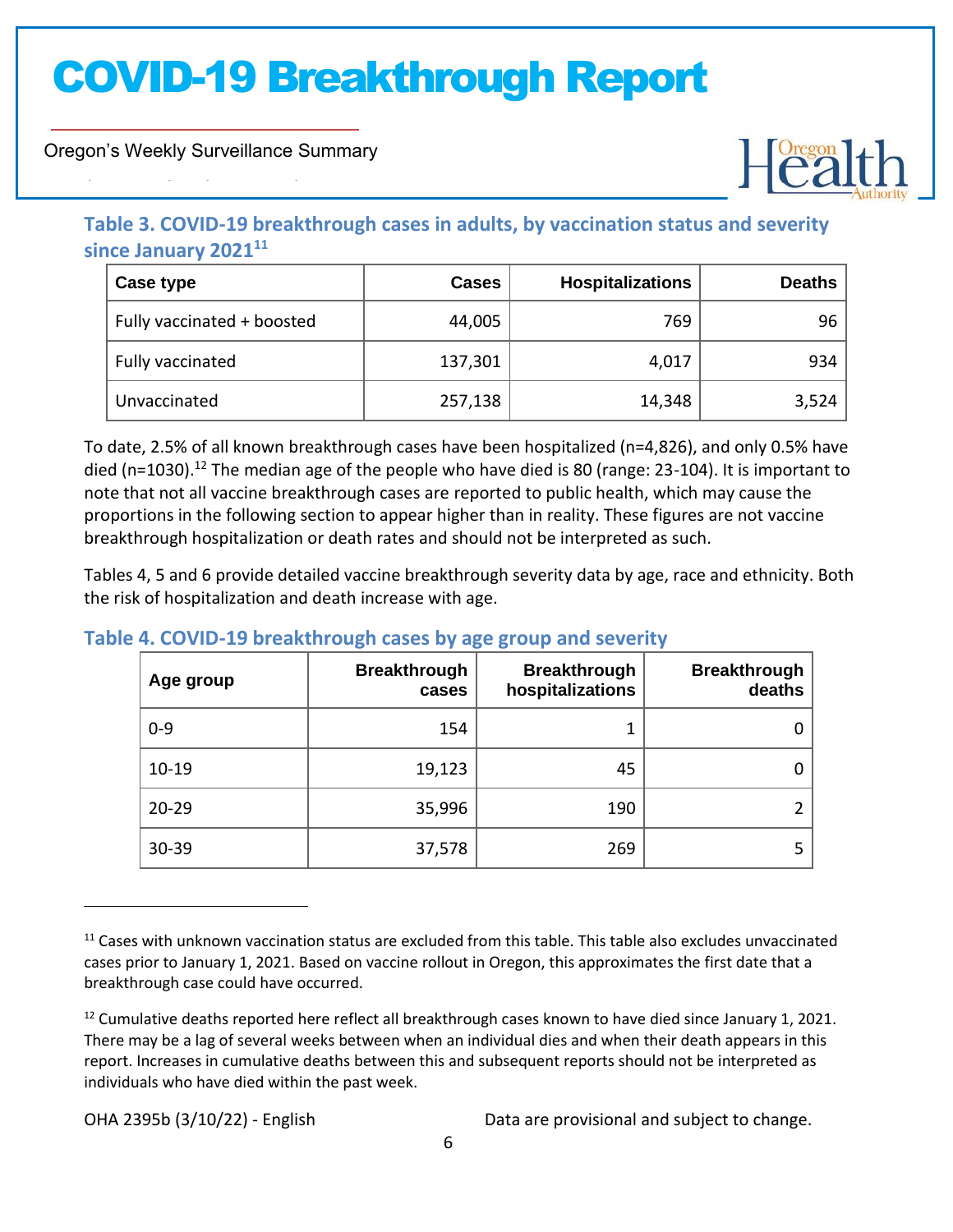Oregon's Weekly Surveillance Summary

Novel Coronavirus (COVID-19)



| Age group | <b>Breakthrough</b><br>cases | <b>Breakthrough</b><br>hospitalizations | <b>Breakthrough</b><br>deaths |
|-----------|------------------------------|-----------------------------------------|-------------------------------|
| 40-49     | 33,413                       | 283                                     | 13                            |
| 50-59     | 27,121                       | 518                                     | 47                            |
| 60-69     | 20,658                       | 1,010                                   | 158                           |
| 70-79     | 12,879                       | 1,218                                   | 278                           |
| $80+$     | 7,691                        | 1,292                                   | 527                           |
| Total     | 194,613                      | 4,826                                   | 1,030                         |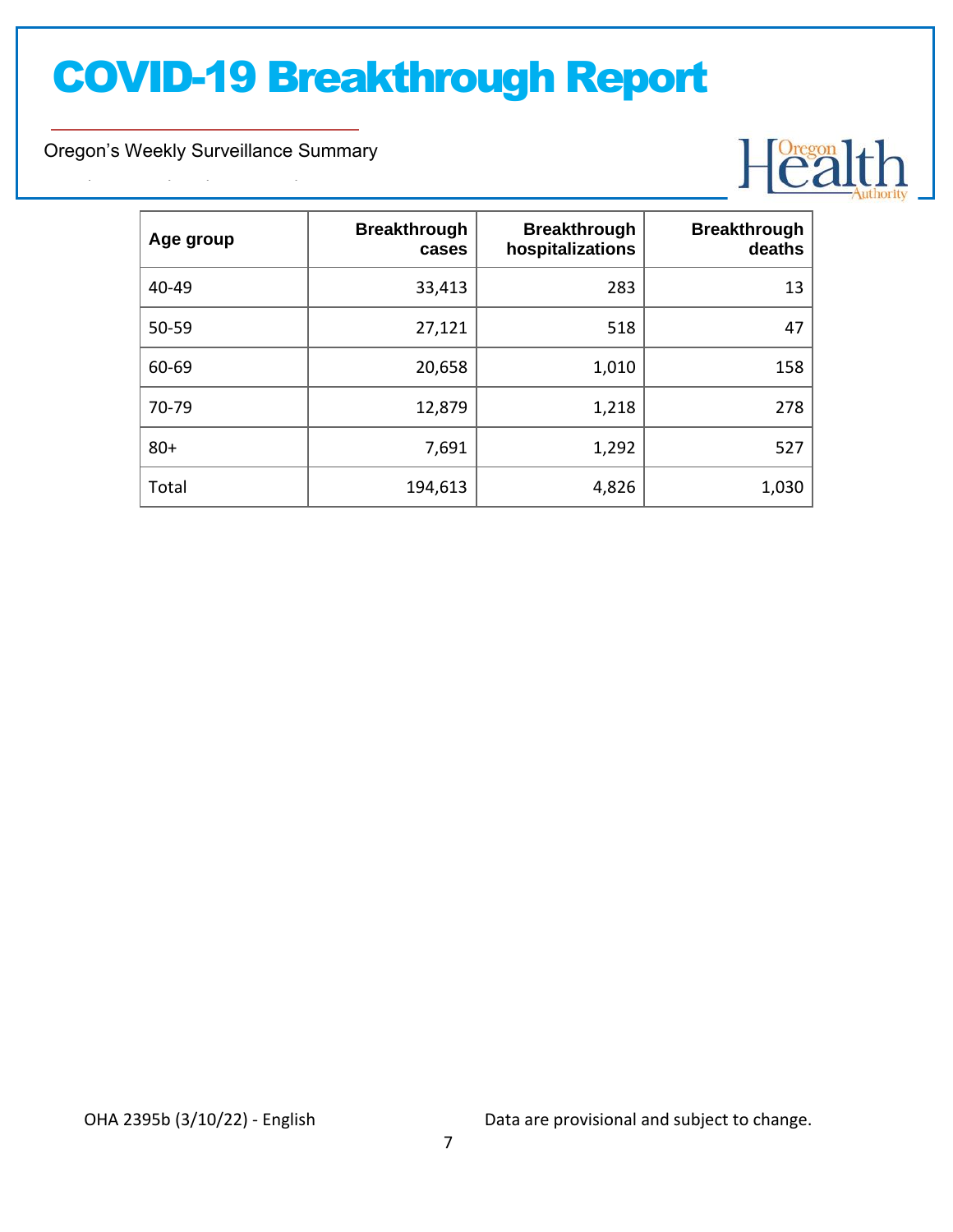Oregon's Weekly Surveillance Summary

Novel Coronavirus (COVID-19)



#### **Table 5. COVID-19 breakthrough case severity by race<sup>13</sup>**

| Race                                | <b>Breakthrough</b><br>cases | <b>Breakthrough</b><br>hospitalizations | <b>Breakthrough</b><br>deaths |
|-------------------------------------|------------------------------|-----------------------------------------|-------------------------------|
| $>1$ race                           | 1,364                        | 33                                      | 2                             |
| American<br>Indian/Alaska<br>Native | 2,479                        | 68                                      | 8                             |
| Asian                               | 6,613                        | 118                                     | 20                            |
| <b>Black</b>                        | 3,959                        | 123                                     | 22                            |
| Not Available                       | 56,890                       | 623                                     | 218                           |
| Other                               | 18,499                       | 330                                     | 82                            |
| Pacific Islander                    | 246                          | 6                                       | 1                             |
| White                               | 104,563                      | 3,525                                   | 677                           |
| Total                               | 194,613                      | 4,826                                   | 1,030                         |

#### **Table 6. COVID-19 breakthrough case severity by ethnicity**

| <b>Ethnicity</b> | <b>Breakthrough</b><br>cases | <b>Breakthrough</b><br>hospitalizations | <b>Breakthrough</b><br>deaths |
|------------------|------------------------------|-----------------------------------------|-------------------------------|
| Hispanic         | 19,198                       | 288                                     | 26                            |
| Not Hispanic     | 100,470                      | 3,210                                   | 587                           |
| Unknown          | 74,945                       | 1,328                                   | 417                           |
| Total            | 194,613                      | 4,826                                   | 1,030                         |

<sup>&</sup>lt;sup>13</sup> During the case investigation, people are asked to self-report their race, ethnicity, tribal affiliation, country of origin or ancestry. As of October 2021, 42,423 (80.8%) of the 52,483 persons who identify as "Other" race also self-identify as Hispanic or Latino.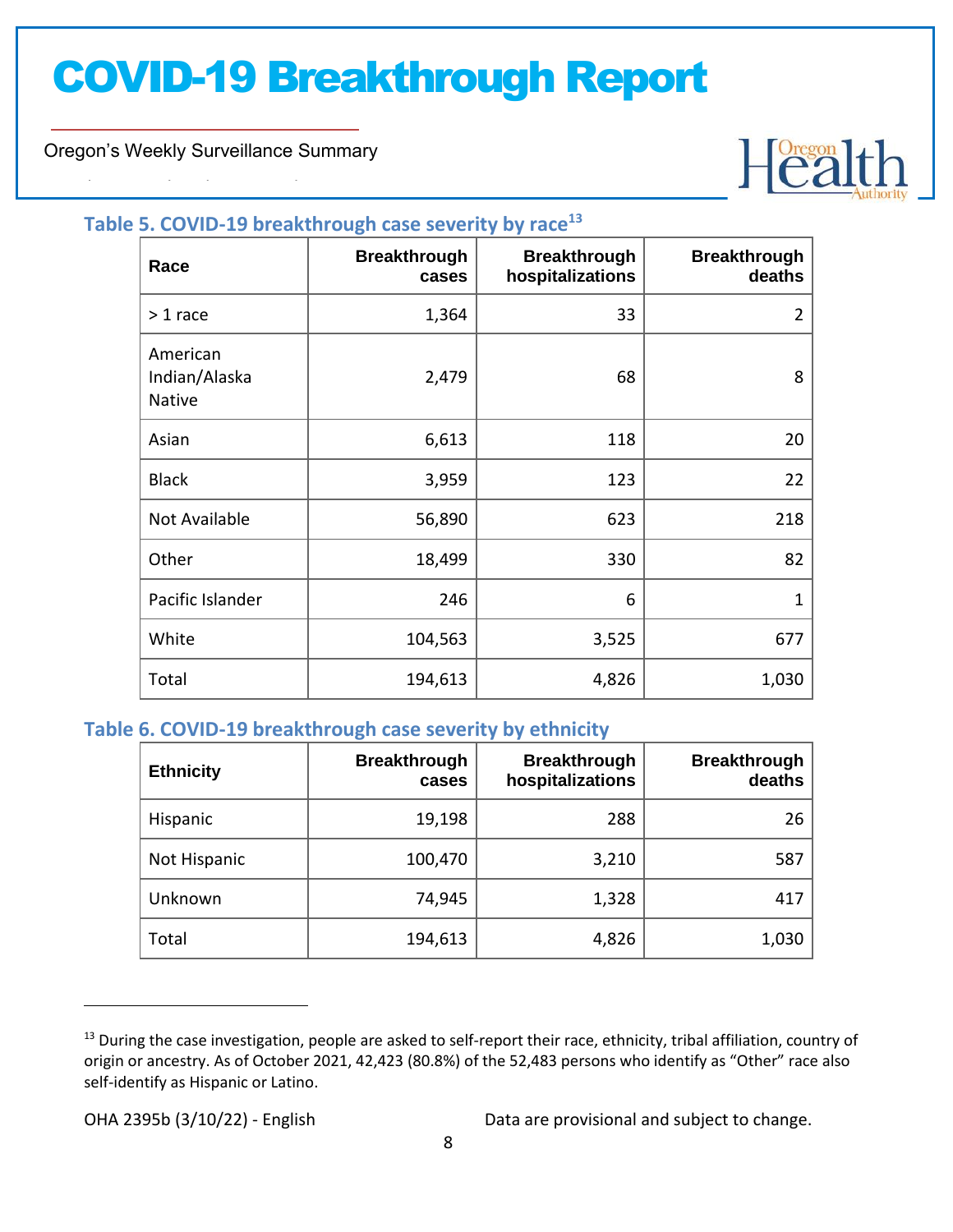Oregon's Weekly Surveillance Summary

Novel Coronavirus (COVID-19)



Table 7 provides the proportion of vaccine breakthrough cases who have died with COVID-19. Approximately 80% of vaccine breakthrough deaths have occurred in patients 70 years and older. The proportion of vaccine breakthrough cases who have died with COVID-19 has increased over time. This trend is expected as the proportion of the population which is fully vaccinated increases and may also be associated with waning immunity and the proportion of the population which has received a booster dose.

### **Table 7. COVID-19 deaths by month, by breakthrough case status<sup>14</sup>**

| <b>Month</b>      | <b>Total COVID-19</b><br>deaths | <b>Breakthrough</b><br>deaths | <b>Percent</b><br>breakthrough<br>deaths |
|-------------------|---------------------------------|-------------------------------|------------------------------------------|
| <b>March 2021</b> | 126                             | 4                             | 3.2                                      |
| April 2021        | 121                             | 6                             | 5.0                                      |
| May 2021          | 222                             | 19                            | 8.6                                      |
| June 2021         | 116                             | 15                            | 12.9                                     |
| <b>July 2021</b>  | 95                              | 16                            | 16.8                                     |
| August 2021       | 599                             | 134                           | 22.4                                     |
| September 2021    | 918                             | 197                           | 21.5                                     |
| October 2021      | 644                             | 175                           | 27.2                                     |
| November 2021     | 398                             | 93                            | 23.4                                     |
| December 2021     | 336                             | 80                            | 23.8                                     |
| January 2022      | 469                             | 163                           | 34.8                                     |
| February 2022     | 302                             | 121                           | 40.1                                     |

 $14$  Data in Table 7 will be updated monthly and will reflect cases from the previous month.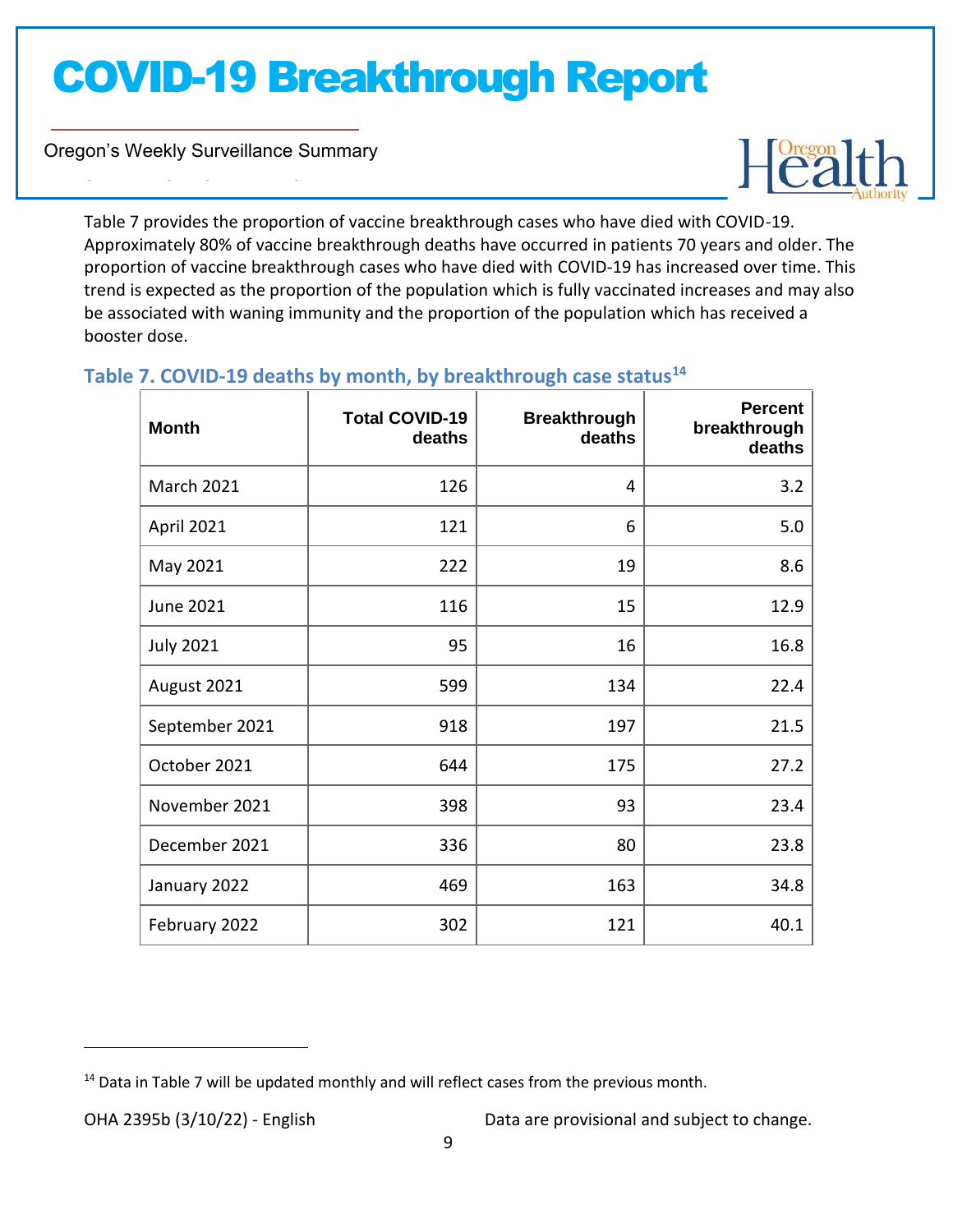Oregon's Weekly Surveillance Summary



### **COVID-19 variants**

Novel Coronavirus (COVID-19)

### **Table 8. COVID-19 breakthrough cases associated with variants of concern<sup>15</sup>**

Overall, approximately 6.1% of positive molecular specimens in Oregon have been sequenced. Omicron is currently the dominant variant circulating in Oregon. At this time, vaccine breakthrough cases appear to reflect the variants circulating in the community. Additional information on variants can be found here:

https://public.tableau.com/app/profile/oregon.health.authority.covid.19/viz/GISAIDVariantDashboard Updated/OregonVariantDashboard.

| <b>Subtype</b>      | <b>Breakthrough Cases</b> |
|---------------------|---------------------------|
| Omicron (B.1.1.529) | 2,077                     |
| Delta (B.1.617.2)   | 2,371                     |

#### **Table 9. COVID-19 breakthrough cases associated with variants being monitored**

| <b>Subtype</b>            | <b>Breakthrough Cases</b> |
|---------------------------|---------------------------|
| Alpha (B.1.1.7)           | 153                       |
| Beta (B.1.351)            |                           |
| Gamma (P.1)               | 63                        |
| Epsilon (B.1.427/B.1.429) |                           |
| lota (B.1.526)            |                           |

<sup>15</sup> As of September 29, 2021, OHA will align with CDC's classification of SARS-CoV-2 variants. Variant classification scheme defines four classes of SARS-CoV-2 variants: variants of concern, variants of interest, variants being monitored and variants of high consequence.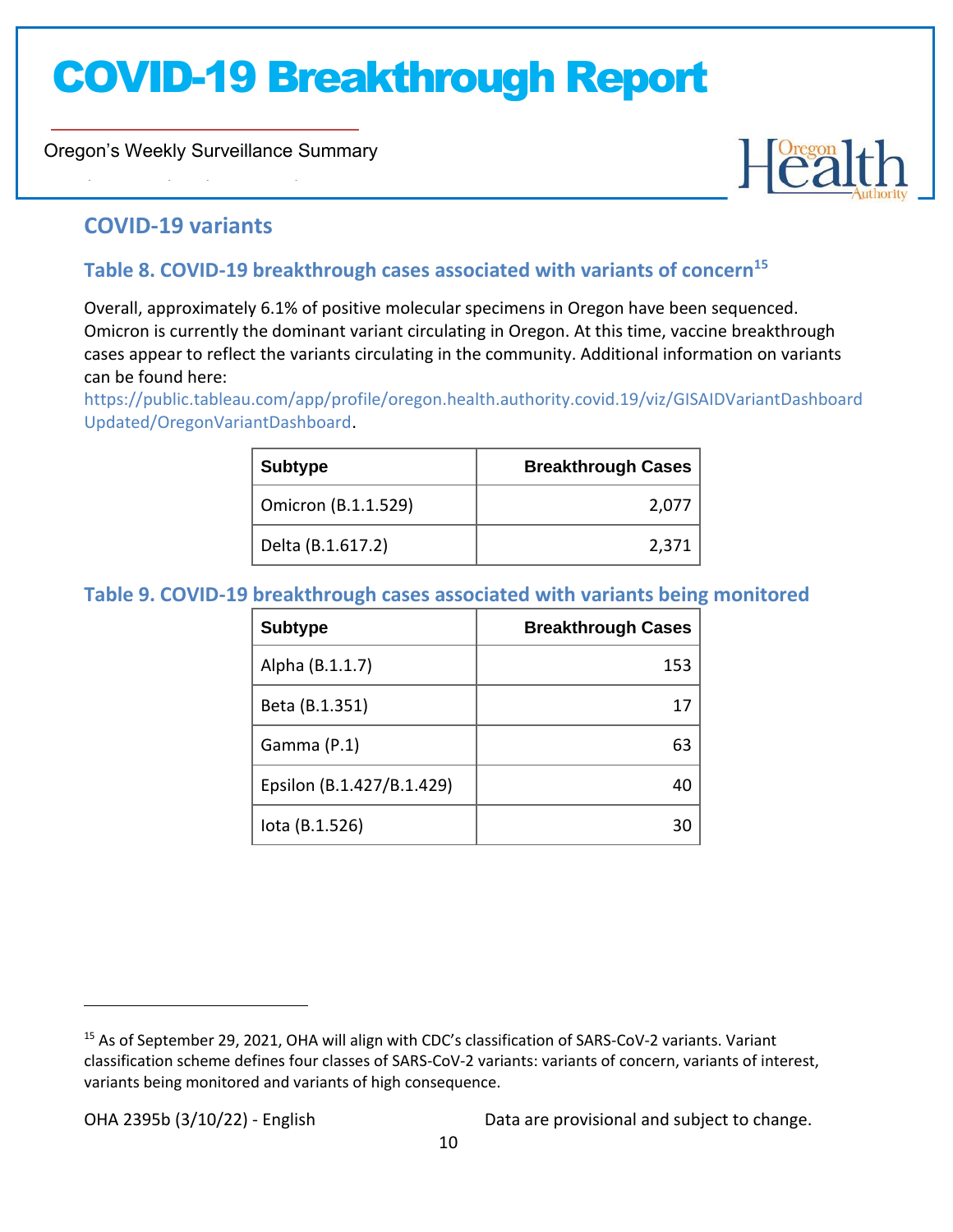Oregon's Weekly Surveillance Summary

Novel Coronavirus (COVID-19)



#### **Breakthrough cases by county**

Figure 3 and Table 10 show breakthrough cases by county. In general, cumulative breakthrough case counts correspond with the population size of each county. Additional information on cumulative cases can be found here:

https://public.tableau.com/app/profile/oregon.health.authority.covid.19/viz/OregonCOVID-19TestingandOutcomesbyCounty/OregonsCOVID-19TestingandOutcomesbyCounty.

Table 10 provides both cumulative and weekly data. The "Cases in previous week" column references the number of vaccine breakthrough cases newly reported between February 27 and March 5. This count may not reflect the full number of vaccine breakthrough cases that occurred during this time, as breakthrough case ascertainment can lag by several weeks.

### **Figure 3. Map of COVID-19 breakthrough case cumulative counts, by county of residence<sup>16</sup>**



<sup>&</sup>lt;sup>16</sup> Counties that have a total of fewer than 10 cases will appear grey without a data label.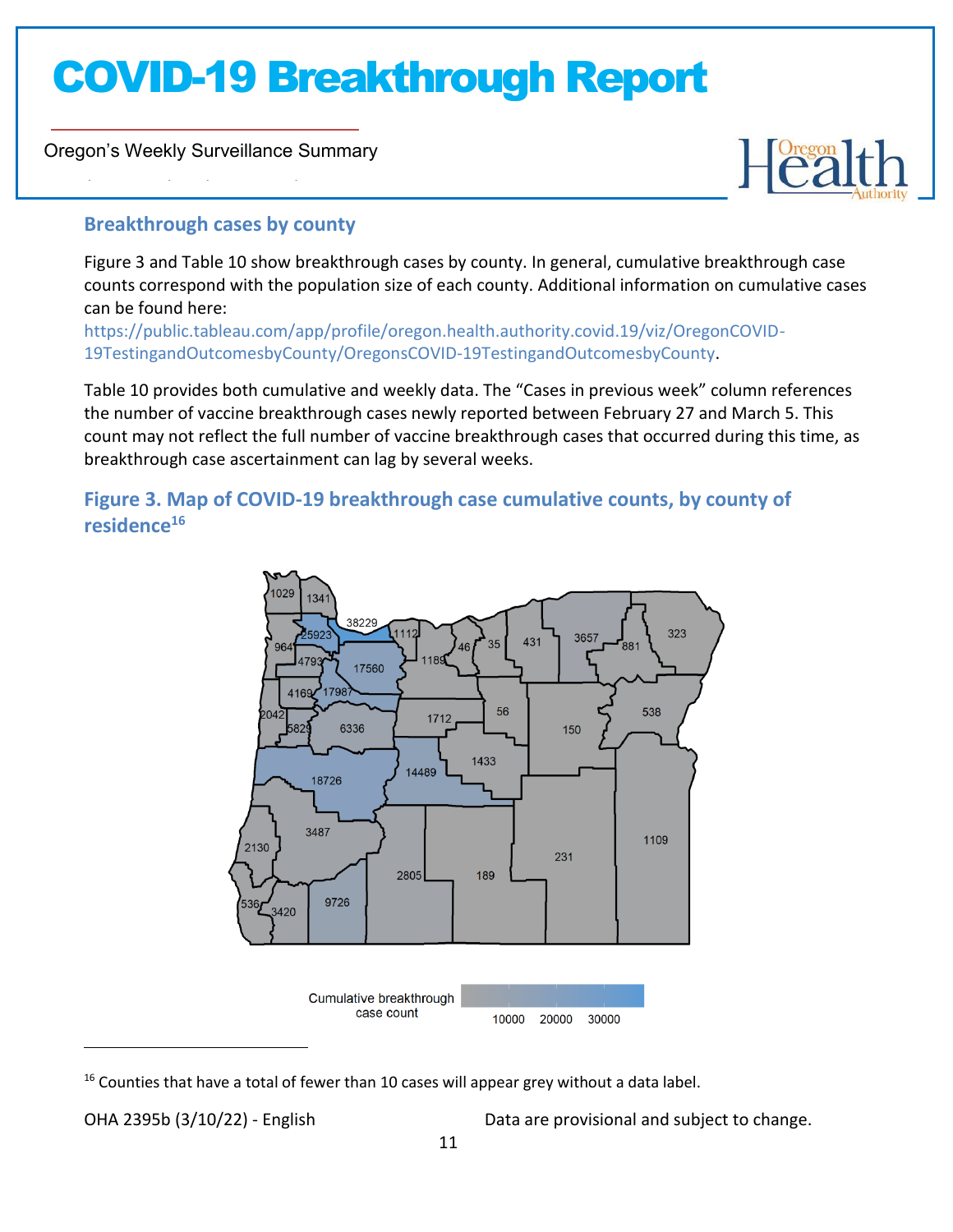Oregon's Weekly Surveillance Summary

Novel Coronavirus (COVID-19)



#### **Table 10. COVID-19 breakthrough cases by county of residence<sup>17</sup>**

| <b>County</b>     | $\overline{\phantom{a}}$<br><b>Cumulative cases</b> | <b>Cases in previous week</b> |
|-------------------|-----------------------------------------------------|-------------------------------|
| <b>Baker</b>      | 538                                                 | $1 - 9$                       |
| Benton            | 5829                                                | 55                            |
| Clackamas         | 17560                                               | 133                           |
| Clatsop           | 1029                                                | $1 - 9$                       |
| Columbia          | 1341                                                | 20                            |
| Coos              | 2130                                                | 20                            |
| Crook             | 1433                                                | 19                            |
| Curry             | 536                                                 | 11                            |
| Deschutes         | 14489                                               | 121                           |
| Douglas           | 3487                                                | 43                            |
| Gilliam           | 35                                                  | 0                             |
| Grant             | 150                                                 | $\pmb{0}$                     |
| Harney            | 231                                                 | $1 - 9$                       |
| <b>Hood River</b> | 1112                                                | 25                            |
| Jackson           | 9726                                                | 95                            |
| Jefferson         | 1712                                                | 12                            |
| Josephine         | 3420                                                | 51                            |
| Klamath           | 2805                                                | 28                            |

<sup>&</sup>lt;sup>17</sup> Counties that have a total of fewer than 10 cases will be reported as 1-9 cases.